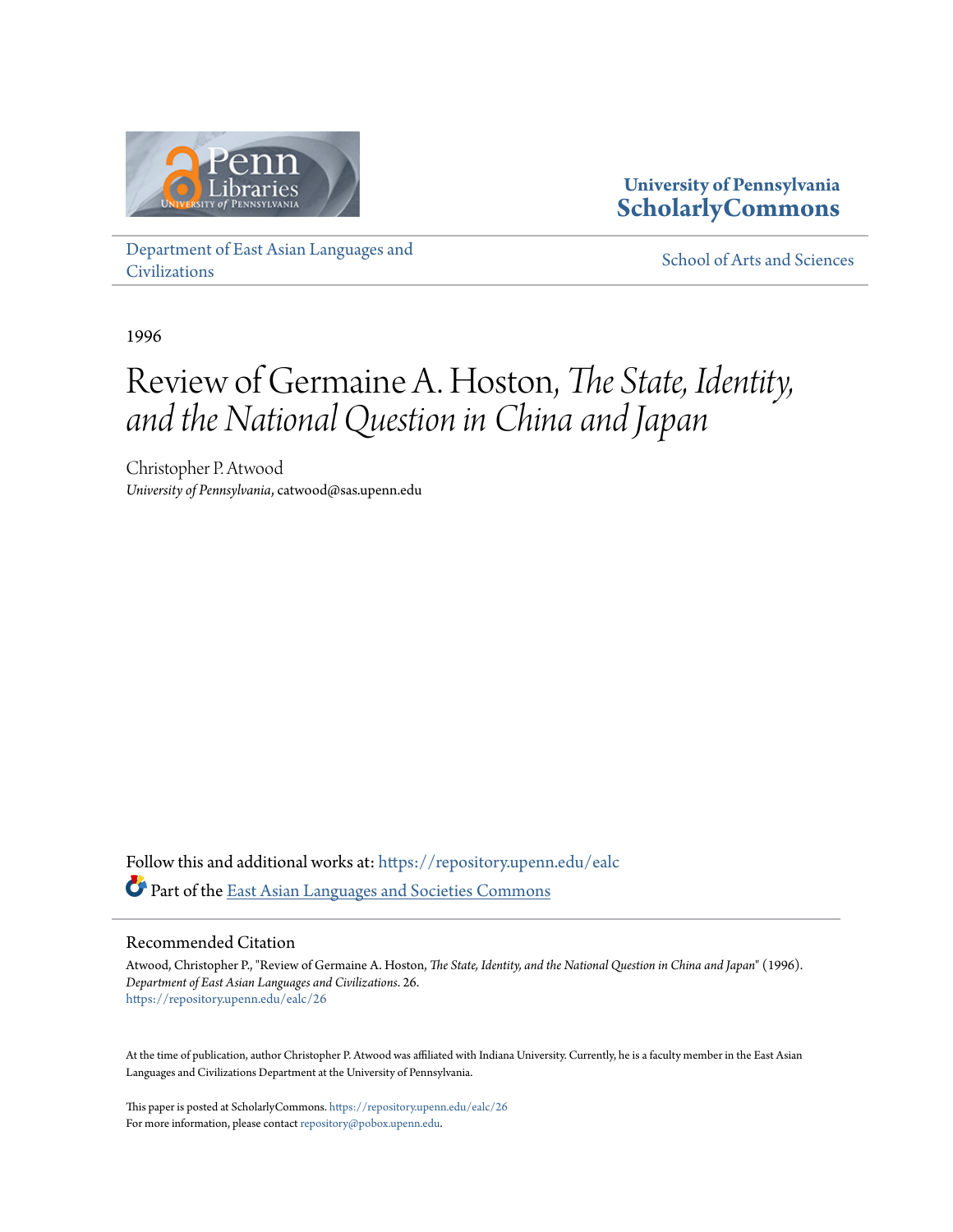### Review of Germaine A. Hoston, *The State, Identity, and the National Question in China and Japan*

#### **Disciplines**

Arts and Humanities | East Asian Languages and Societies

#### **Comments**

At the time of publication, author Christopher P. Atwood was affiliated with Indiana University. Currently, he is a faculty member in the East Asian Languages and Civilizations Department at the University of Pennsylvania.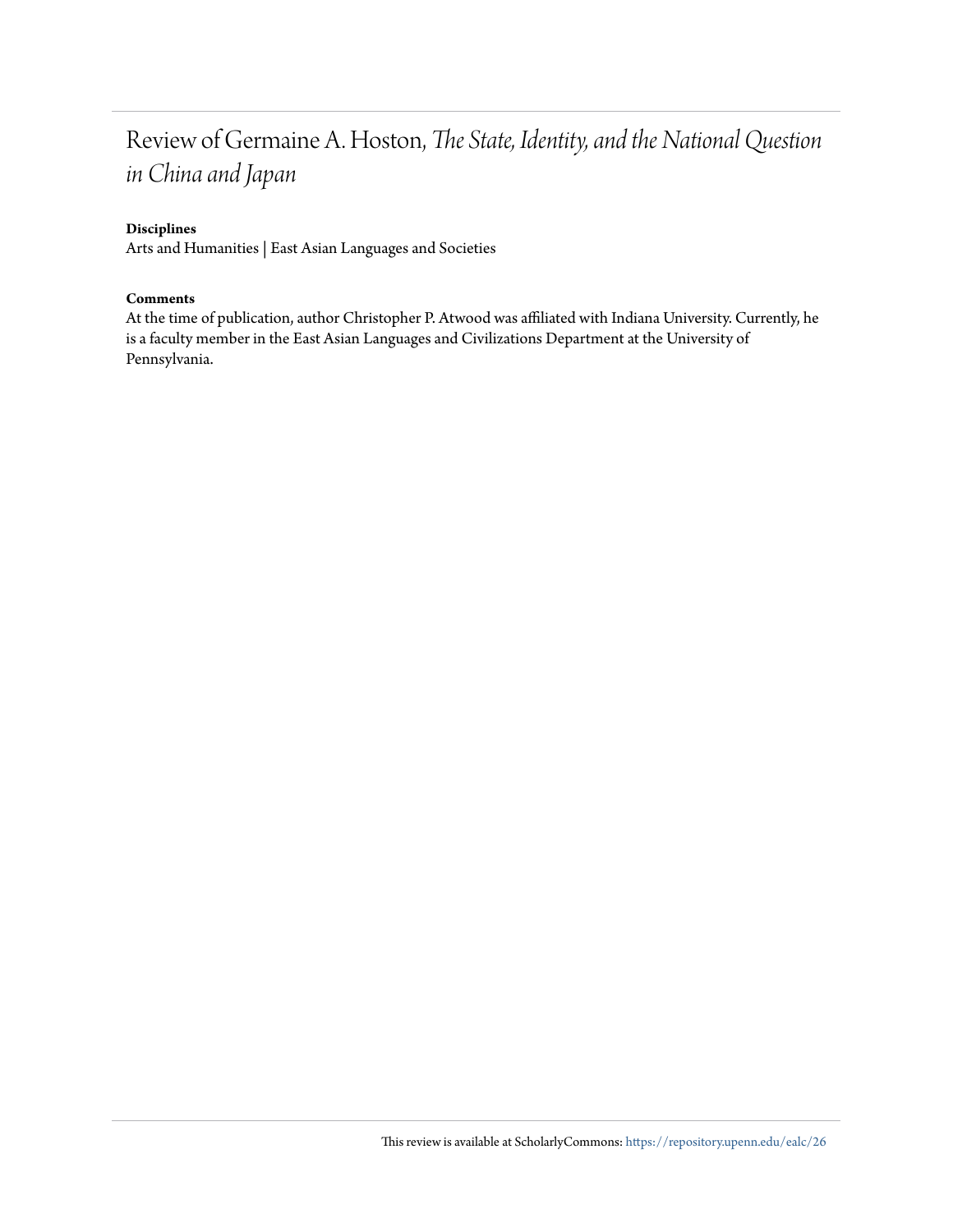# REVIEWS 107

Hoston, Germaine A.: The State, Identity, and the National Question in China and Japan. (Princeton: University Press, 1994), xii + 628 pp.,  $$24.95$ . ISBN 0-691-02334-4 (pbk.).

 From the disintegration of the Second International in World War I to the Sino-Soviet split, the persistence of the nation-state has repeatedly undermined the internationalist claims of the Marxist revolutionary movement. In The State, Identity, and the National Question in China and Japan, Germaine Hoston explores how unavoidable dilemmas of national identity profoundly transformed the Communist movements of China and Japan during the first half of the twenti eth century. The result is an ambitious and multi-stranded attempt to reexamine the contradictions within the Marxist theory of the state itself, contradictions revealed when the doctrine entered a non-European, late-developing milieu.

 Hoston argues that Chinese and Japanese Marxists, due to their countries' vulnerability in the international arena, could not accept Marx's radical rejection of the state as purely a result of class conflict, and repeatedly turned to more positive evaluations both of the state's origins and its destiny in the revolutionary process. She also explores how pre-twentieth century political background influ enced later understanding of the state's role in the revolutionary process. Thus Meiji ideology predisposed Japanese Marxists to a persistent heresy of national socialism which sought socialist reforms within the context of emperor-centered family state, and projected class struggle into the international arena as a strug gle between colonizing Europe and colonized Asia. In China, however, the an archist tendencies found in traditional Chinese political philosophy merged with the necessity to rebuild a powerful state out of the wreck of warlord China to condition Mao's deeply ambivalent attitude towards the state his party was so successfully building.

 Although Hoston commands Chinese, Japanese, and Russian languages, her primary expertise clearly lies in the study of Japanese Marxism. Her discussions of Japanese Communist debates on the nature of the Imperial Japanese state and the mass recantations  $(tenkô)$  that destroyed the Communist movement in the 1930's exploit a wide familiarity with primary sources to go far beyond previ ous secondary accounts. Her understanding of the origins and significance of Maoism, vital for her overall argumentation, relies heavily on older English-lan guage sources. She thus follows Benjamin Schwartz's outdated scheme that sees Chinese Communist history after 1927 as the story of Mao's single-handed strug gle to emancipate the party from stultifying Comintern dogma. Accepting the Cultural Revolution conflict between Mao Zedong and Liu Shaoqi at face value as a purely doctrinal two-line struggle only adds to the musty Mao-centrism of her account of Chinese Communism.

 The broadly comparative framework is both the strength and the weakness of the study. The comparisons between the tergiversations of Chinese and Japanese Marxist thought do highlight some instructive parallels. But Hoston attempts to cover every angle of argumentation, regardless of whether she has anything very original to say about the topic. As a result, while certain chapters, such as those on the conflicting instrumentalist and structuralist views embedded in Marx's understanding of the state or the comparison between the national socialism of